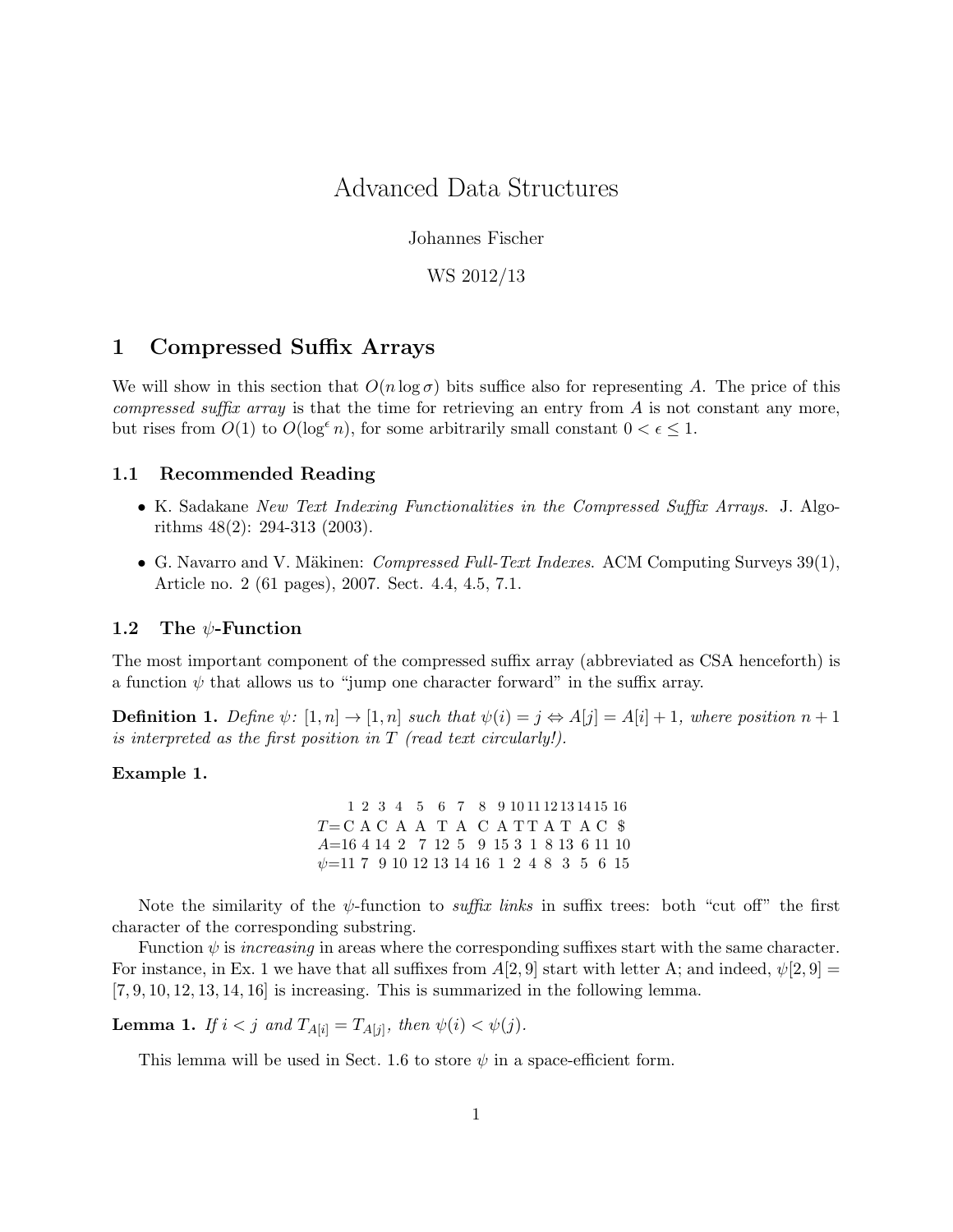## 1.3 The Idea of the Compressed Suffix Array

We now present the general approach to store  $A$  in a space-efficient form. Instead of storing every entry in A, in a new bit-vector  $B_0[1,n]$  we mark the positions in A where the corresponding entry in A is even:

$$
B_0[i] = 1 \Leftrightarrow A[i] \equiv 0 \pmod{2} .
$$

Bit-vector  $B_0$  is prepared for  $O(1)$  RANK-queries. We further store the  $\psi$ -values at positions i with  $B_0[i] = 0$  in a new array  $\psi_0[1, \lceil \frac{n}{2} \rceil]$  $\frac{n}{2}$ ]. Finally, we store the even values of A in a new array  $A_1[1, \lfloor \frac{n}{2} \rfloor]$  $\frac{n}{2}$ ], and divide all values in  $A_1$  by 2.

#### Example 2.

|                                       |  |  |  | 1 2 3 4 5 6 7 8 9 10 11 12 13 14 15 16 |  |  |  |       |
|---------------------------------------|--|--|--|----------------------------------------|--|--|--|-------|
| $T = C A C A A T A C A T T A T A C$   |  |  |  |                                        |  |  |  |       |
| $A=16414271259153181361110$           |  |  |  |                                        |  |  |  |       |
| $B_0=1$ 1 1 1 0 1 0 0 0 0 0 1 0 1 0 1 |  |  |  |                                        |  |  |  |       |
| $\psi_0 =$ 12 14 16 1 2 4 3 6         |  |  |  |                                        |  |  |  |       |
| $A_1 = 8$ 2 7 1 6                     |  |  |  |                                        |  |  |  | 4 3 5 |

Now, the three arrays,  $B_0$ ,  $\psi_0$  and  $A_1$ , completely substitute A: to retrieve value  $A[i]$ , we first check if  $B_0[i] = 1$ . If so, we know that  $A[i]/2$  is stored in  $A_1$ , and that the exact position in  $A_1$  is given by the number of 1-bits in  $B_0$  up to position i. Hence,  $A[i] = 2A_1[\text{RANK}_1(B_0, i)]$ .

If, on the other hand,  $B_0[i] = 0$ , we follow  $\psi(i)$  in order to get to the position of the  $(A[i] + 1)$ st suffix, which must be even (and is hence stored in  $A_1$ ). The value  $\psi(i)$  is stored in  $\psi_0$ , and its position therein is equal to the number of 0-bits in  $B_0$  up to position i. Hence,  $A[i] = A[\psi_0(RANK_0(B_0, i))] - 1$ , which can be calculated be the mechanism of the previous paragraph.

As we shall see later,  $\psi_0$  can be stored very efficiently (basically using  $O(n \log \sigma)$  bits). Hence, we have almost halved the space with this approach (from  $n \log n$  bits for A to  $\frac{n}{2} \log \frac{n}{2}$  for  $A_1$ ).

#### 1.4 Hierarchical Decomposition

We can use the idea from the previous section recursively in order to gain more space: instead of representing  $A_1$  plainly, we replace it with bit-vector  $B_1$ , array  $\psi_1$  and  $A_2$ . Array  $A_2$  can in turn be replaced by  $B_2, \psi_2$ , and  $A_3$ , and so on. In general, array  $A_k[1, n_k]$ , with  $n_k = \frac{n}{2^k}$  $\frac{n}{2^k}$ , implicitly represents T's suffixes that are a multiple of  $2^k$ , in the order as they appear in the original array  $A_0 := A.$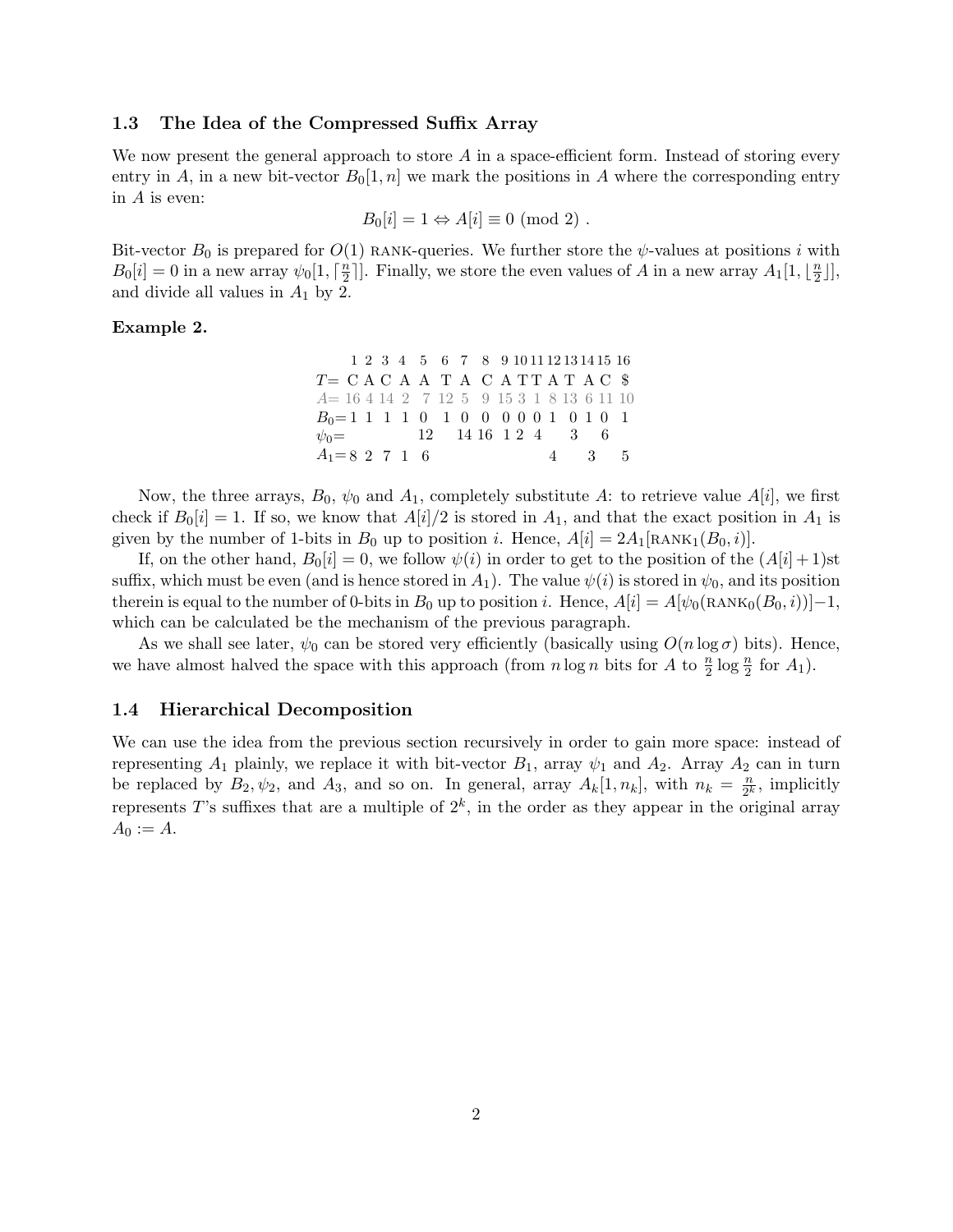Example 3.



 $A_k$  can be seen as a suffix array of a new string  $T^k$ , where the *i*'th character of  $T^k$  is the concatenation of  $2^k$  characters  $T_{i2^k...(i+1)2^k-1}$  (we assume that T is padded with sufficiently enough \$-characters). This means that the alphabet for  $T^k$  is  $\Sigma^{2^k}$ , i.e., all  $2^k$ -tuples from  $\Sigma$ .

**Example 4.**  $A_2 = [4, 1, 3, 2]$  can be regarded as the suffix array of

$$
T^{2} = \underbrace{(AATA)}_{T_{1}^{2}} \underbrace{(CATT)}_{T_{2}^{2}} \underbrace{(ATAC)}_{T_{3}^{2}} \underbrace{(\$\$\$\$) .
$$

This way, on level k we only store  $B_k$  and  $\psi_k$ . Only on the last level h we store  $A_h$ . We choose  $h = \lceil \log \log_{\sigma} \frac{n}{\log n} \rceil$  $\lfloor \frac{n}{\log n} \rfloor$  such that the space for storing  $A_h$  is

$$
O(n_h \log n_h) = O(n_h \log n) = O\left(\frac{n}{2^h} \log n\right) = O\left(\frac{n \log \sigma}{\log \frac{n}{\log n}} \log n\right) = O(n \log \sigma)
$$
 bits.

However, storing  $B_k$  and  $\psi_k$  on all h levels would take too much space. Instead, we use only a constant number of  $1 + \frac{1}{\epsilon}$  levels, namely 0,  $h\epsilon$ ,  $2h\epsilon$ , ..., $h$  (constant  $0 < \epsilon \leq 1$ ).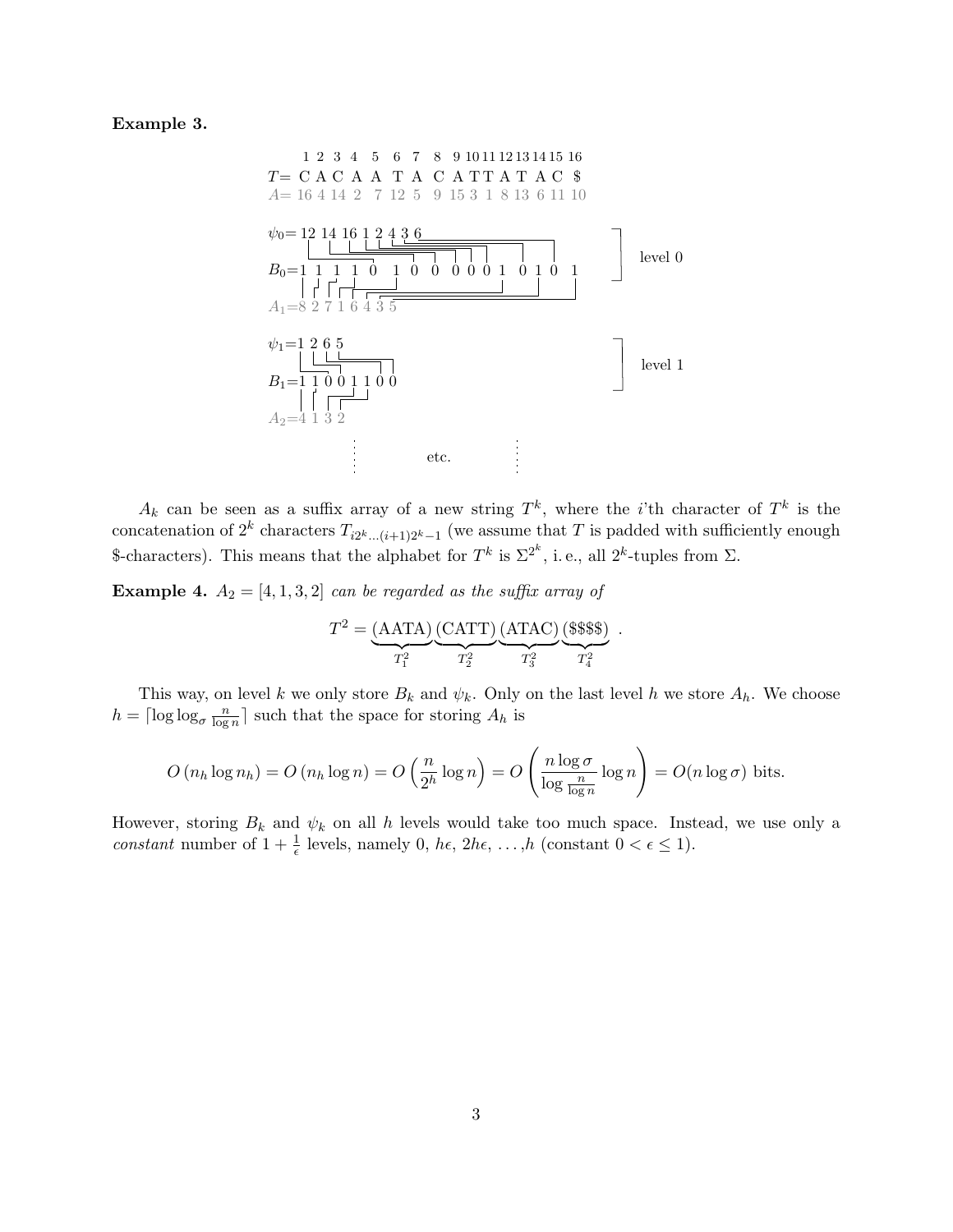## Example 5.



Hence, bit-vector  $B_k$  has a '1' at position i iff  $A_k[i]$  is a multiple of  $2^{h\epsilon+k}$ . Given all this, we have the following algorithm to compute  $A[i]$ , to be invoked with  $\text{lookup}(i, 0)$ .

Algorithm 1: function  $l$ ookup $(i, k)$ 

```
if k = h then
return A_h[i];end
if k = \omega_k then
 return n_k;
end
if B_k[i] = 1 then
return 2^{h\epsilon}lookup(RANK<sub>1</sub>(B<sub>k</sub>, i), k + h\epsilon);
else
    return \texttt{lookup}(\psi_k(\textsc{rank}_0(B_k, i), k)) - 1;end
```
Here,  $\omega_k$  stores the position of the last suffix, i.e.,  $A_k[\omega_k] = n_k$ . Checking if  $i = \omega_k$  is necessary in order to avoid following  $\psi_k$  from the last suffixes to the first, because this would give incorrect results.

Example 6. A[15] = lookup(15, 0) = lookup( $\psi_0(11), 0$ ) − 1 = lookup(6, 0) − 1 = 2<sup>2</sup>lookup(3, 2) −  $1 = 2^2(1$ ookup $(\psi_2(2), 2) - 1) - 1 = 2^2(1$ ookup $(1, 2) - 1) - 1 = 2^2(4 - 1) - 1 = 11$ 

To analyze the running time of the lookup-procedure, we first note that on every level  $k$ , we need to follow  $\psi_k$  at most  $2^{h\epsilon}$  times until we hit a position i with  $B_k[i] = 1$  (second case of the last if-statement). Because the number of "implemented" levels,  $1 + \frac{1}{\epsilon}$ , is constant (remember  $\epsilon$  is constant!), the total time of the lookup-procedure is

$$
O\left(2^{h\epsilon}\right) = O\left(\left(2^{\log \log_{\sigma} n}\right)^{\epsilon}\right) = O\left(\log_{\sigma}^{\epsilon} n\right) ,
$$

which is sub-logarithmic for  $\epsilon < 1$ .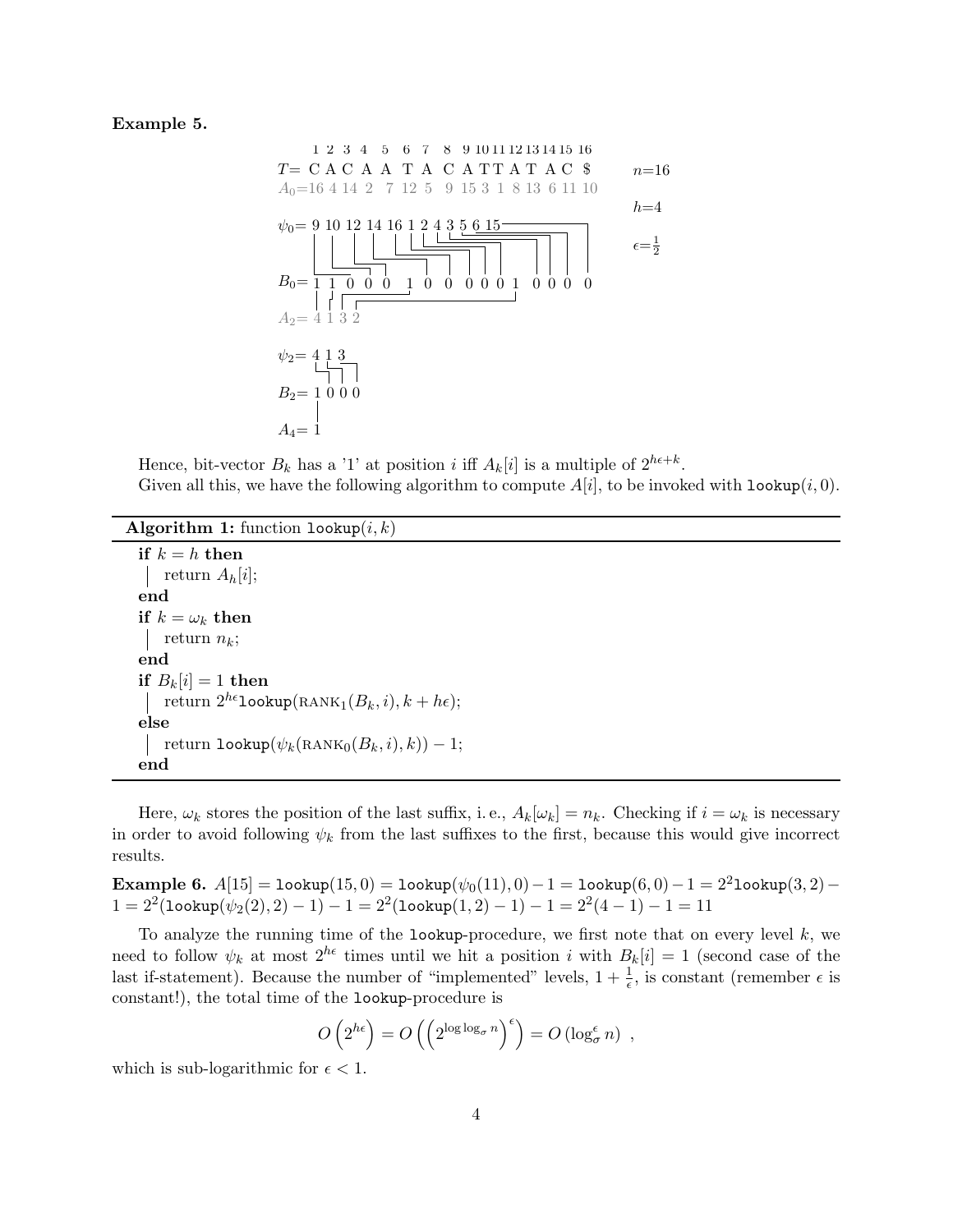### 1.5 Elias-Codes

For coding the  $\psi$ -values in a space efficient form, we will use *Elias-* $\gamma$  and *Elias-δ* codes, which we present in this section. Let us write  $(x)_2$  for the *binary* representation of integer  $x \ge 1$ . Also  $(x)$ <sub>1</sub> denotes the *unary* representation of x, which consists of  $x - 1$  0's, followed by a single 1. For example,  $(5)_2 = 101$  and  $(5)_1 = 00001$ .

The Elias-γ code of a number x, denoted by  $(x)_{\gamma}$ , is defined as follows: first, write the length of the binary representation of x in unary, i.e., write bits  $(|(x)_2|)_1$ . Then append the bits from  $(x)_2$ , with the first (leftmost) '1' being omitted. For example, the first five  $\gamma$ -codes (representing the numbers  $1, 2, \ldots, 5$  are 1, 010, 011, 00100 and 00101. The length in bits is

$$
|(x)_{\gamma}| = \underbrace{\lfloor \log x \rfloor + 1}_{\text{unary part}} + \underbrace{\lfloor \log x \rfloor}_{\text{binary part}}.
$$

The  $\delta$ -code is obtained in a similar manner, but instead of encoding  $|(x)_2|$  in unary, we encode it with the  $\gamma$ -code. That is, we first write  $(|(x)_2|)_\gamma$ , and then append  $(x)_2$ , again with the trailing '1' being omitted. Examples of  $\delta$ -codes are shown in the following table.

#### Example 7.

| $\boldsymbol{x}$ | $(x)_{\delta}$ | $\boldsymbol{x}$ | $(x)_{\delta}$ |
|------------------|----------------|------------------|----------------|
| 1                |                | 9                | 00100001       |
| $\overline{2}$   | 0100           | 10               | 00100010       |
| 3                | 0101           | 11               | 00100011       |
| $\overline{4}$   | 01100          | 12               | 00100100       |
| 5                | 01101          | 13               | 00100101       |
| 6                | 01110          | 14               | 00100110       |
| 7                | 01111          | 15               | 00100111       |
| 8                | 00100000       | 16               | 001010000      |

The size of the  $\delta$ -code is

$$
|(x)_{\delta}| = |(|\log x| + 1)_{\gamma}| + |\log x|
$$
  
= (|\log (|\log x| + 1)| + 1) + |\log (|\log x| + 1)| + |\log x|  
= |\log x| + 2\lfloor \log (|\log x| + 1)| + 1 \text{ bits.}

### 1.6 Storing  $\psi$

Let us first concentrate on level 0, i.e., on storing  $\psi_0$ . From Lemma 1, we know that  $\psi$  is piecewise increasing in areas  $A[l, r]$  where the suffixes start with the same character (i.e., where  $T_{A[i]} = T_{A[j]}$ for all  $i, j \in [l, r]$ ). Let  $[l, r]$  be one such area. Instead of storing  $\psi_0[l, r]$  plainly, we first compute the differences  $\Delta_0[i] = \psi_0[i] - \psi_0[i-1]$  for  $l < i \leq r$ . This produces a list of positive integers from the range  $[1, n]$ , which will be encoded space-efficiently in a subsequent step. In general, we define

$$
\Delta_0[i] = \begin{cases} \psi_0[i] - \psi_0[i-1] & \text{if } T_{A_0[i]} = T_{A_0[i-1]}, \\ \psi_0[i] & \text{otherwise.} \end{cases}
$$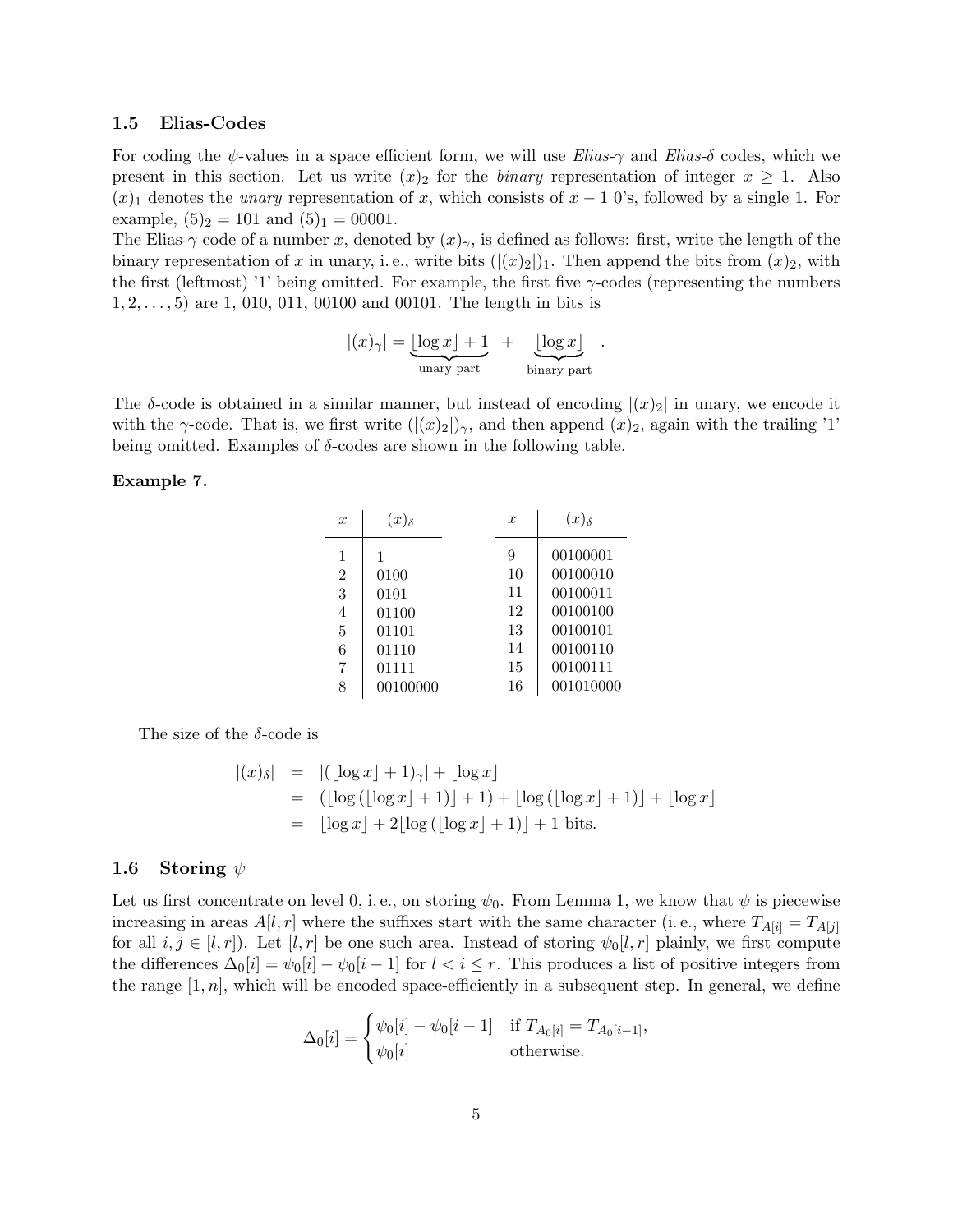Example 8.

$$
\Delta_0= \stackrel{1}{9}\stackrel{2}{1}\stackrel{3}{2}\stackrel{4}{2}\stackrel{5}{[}1\stackrel{6}{1}\stackrel{7}{2}\stackrel{8}{[}3\stackrel{9}{2}\stackrel{10}{1}\stackrel{11}{1}\stackrel{12}{2}
$$

These  $\Delta$ -values are now encoded with Elias  $\delta$ -code; the resulting bit stream is called  $S_0$ .

#### Example 9.

 $S_0 = 00100001$  1 0100 0100 0100 1 1 0100 0101 0100 1 0010001  $\Delta_0 = 9$  1 2 2 2 1 1 2 3 2 1 9

In general, because  $A_k$  can be regarded as the suffix array of a text  $T^k$ , we can compress  $\psi_k$ on levels  $k > 0$  by the same mechanism, i.e., by using Elias  $\delta$ -codes on the list of differences of consecutive  $\psi_k$ -values. We therefore define

$$
\Delta_k[i] = \begin{cases} \psi_k[i] - \psi_k[i-1] & \text{if } T^k_{A_k[i]} = T^k_{A_k[i-1]},\\ \psi_k[i] & \text{otherwise.} \end{cases}
$$

How can we decompress the  $\psi_k$ -values from the stream  $S_k$  of  $\delta$ -encoded  $\Delta_k$ -values? For this purpose we store  $\psi_k[i]$  explicitly if either position i marks the beginning of a new character in  $T^k$  (second case in the definition of  $\Delta_k$ ), or if the length of the encoded bit-stream since the last sampled  $\psi_k$ -value exceeds  $s = \frac{\log n}{2}$  $\frac{g n}{2}$  bits. To implement this, we introduce three new arrays:

- 1.  $D_k$  is a bit vector such that  $D_k[i] = 1$  iff  $\psi_k[i]$  is sampled.  $D_k$  is enhanced with data structures for constant-time RANK and SELECT queries.
- 2.  $R_k$  is an array that stores the sampled values of  $\psi_k$ . All  $\psi_k$ -values stored in  $R_k$  are removed from the bit-stream  $S_k$  (they need not to be stored twice!).
- 3.  $P_k$  is a bit stream of the same size as  $S_k$  and marks those positions in  $S_k$  with a '1' where a δ-encoded  $\Delta_k$ -value starts.  $P_k$  is prepared for  $O(1)$  SELECT<sub>1</sub>-queries. Then SELECT<sub>1</sub>( $P_k$ , i) points to the *i*'th  $\Delta_k$ -value  $S_k[i]$ .

**Example 10.** Assuming  $s = 5$ , we have the following structures:

$$
\psi_0 = 9 \ 10 \ 12 \ 14 \ 16 \ 1 \ 2 \ 4 \ 3 \ 5 \ 6 \ 15
$$
\n
$$
\Delta_0 = 9 \ 1 \quad 2 \quad 2 \quad 2 \quad 1 \ 1 \ 2 \ 3 \ 2 \ 1 \ 9
$$
\n
$$
D_0 = 1 \ 0 \quad 0 \quad 1 \quad 0 \quad 1 \quad 0 \quad 0 \quad 1 \quad 0 \quad 1
$$
\n
$$
R_0 = 9 \ 14 \ 1 \ 3 \ 15
$$
\n
$$
P_0 = 11000 \qquad 1000 \qquad 11000 \qquad 10001
$$
\n
$$
S_0 = (00100001) \ 10100 \ (0100) \ 0100 \ (01) \ 0100 \ (0101) \ 01001 \ (00100001)
$$

We can decode  $\psi_k[i]$  as follows. First compute the number of sampled  $\Delta_k$ -values up to position i by  $y = RANK_1(D_k, i)$ . Then check if  $\Delta_k[i]$  is represented explicitly  $(D_k[i] = 1)$ , and return  $R_k[y]$  in this case. Otherwise  $(D_k[i] = 0)$ , compute the greatest index j such that  $\psi_k$  is sampled by j =  $\text{SELECT}_1(D_k, y)$ . The result is then  $R_k[y]$  (=  $\Delta_k[j]$ ), plus the sum of the  $(i - j)$  values  $\Delta_k[j+1], \ldots, \Delta_k[i]$  that follow  $\Delta_k[j]$  in  $S_k$ . Note that  $D_k[j+1] = 0$ , and that the 0's in  $D_k$ corresponds to the 1's in  $P_k$ . As  $\Delta_k[j+1]$  is the z'th encoded  $\Delta_k$ -value in  $S_k$ , with  $z =$ RANK<sub>0</sub>( $D_k$ ,  $j+$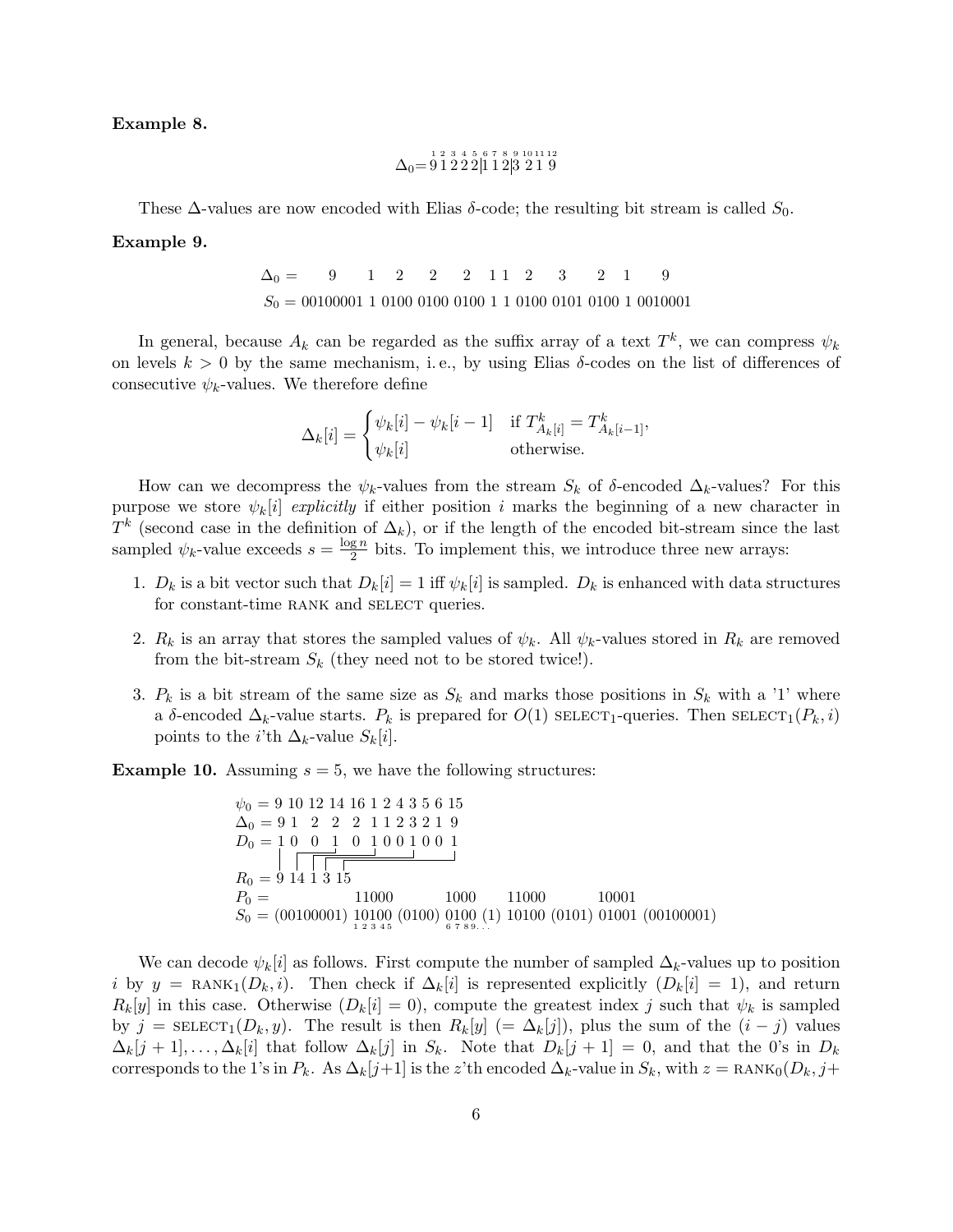$1) = j + 1 - RANK_1(D_k, j + 1) = j + 1 - y$ , we thus go to position  $SELECT_1(P_k, z)$  in  $S_k$ , from where we decode the values  $\Delta_k[j+1], \ldots, \Delta_k[i]$ , and return  $R_k[y] + \sum_{l=j+1}^i \Delta_k[l]$  as the result  $\psi_k[i]$ . This decoding is possible because the  $\delta$ -code is prefix-free (no codeword is a prefix of a different codeword).

To compute this sum in  $O(1)$  time, we use again the *Four-Russians-Trick*: in a global lookup- $\sum_{j=1}^i y_j$ , if we interpret V as a sequence of  $\delta$ -encoded values  $y_1, y_2, \ldots$ . Note that some values in table G, for all bit-vectors V of length s and all positions  $i \in [1, s]$ ,  $G[V][i]$  stores the answer to G are undefined, because not at all positions  $i \in [1, s]$  there ends a  $\delta$ -encoded value in V, and not all bit-vectors V represent a correct sequence of  $\delta$ -codes, but these values will never be accessed by the algorithm.

#### Example 11.

| G:               |              |                |   |                |      | $s=5$ |
|------------------|--------------|----------------|---|----------------|------|-------|
| $\boldsymbol{V}$ | $\mathbf{1}$ | 2 3            |   | $\overline{4}$ | $-5$ |       |
| ${\bf 00000}$    |              |                |   |                |      |       |
| ٠                |              |                |   |                |      |       |
| 10100            | $\mathbf{1}$ | 3              |   |                |      |       |
| ٠                |              |                |   |                |      |       |
| ٠                |              |                |   |                |      |       |
| 111              | 1            | $\overline{2}$ | 3 | 4              | 5    |       |

## 1.7 Space Analysis

We now analyze the space requirement of the compressed suffix array. Recall that on level  $k < h$ , we store bit-vectors  $B_k$ ,  $D_k$ ,  $S_k$ , and  $P_k$  (plus some data structures for RANK and SELECT), and array  $R_k$ . On level h, we only store  $A_h$ , which needs  $O(n \log \sigma)$  bits. Thus it remains to be shown that an level  $k < h$  the space is  $O(n \log \sigma)$  bits. Then the total space on all  $1 + \frac{1}{\epsilon}$  levels is  $O\left(\frac{1}{\epsilon}\right)$  $\frac{1}{\epsilon}n\log\sigma$ bits.

The bit-vectors  $B_k$  and  $D_k$  are certainly of size  $O(n)$  bits each, as they are never longer than n, the length of the text. Actually, the *total* size of all  $B_k$ 's can be bounded by  $2n$  bits, because the length of the  $B_k$ -vectors is at least halved from one level to the next:

$$
\sum_{k=0}^{h-1} |B_k| = \sum_{k=0}^{h-1} n_k = \sum_{k=0}^{h-1} \frac{n}{2^k} = n \sum_{k=0}^{h-1} \frac{1}{2^k} \le n \sum_{k=0}^{\infty} \frac{1}{2^k} = 2n.
$$

The total size of the  $D_k$ 's is even smaller. Together with the data structures for constant-time RANK- and SELECT-queries, the space for all  $B_k$ 's and  $D_k$ 's can be upper bounded by  $4n+o(n)$  bits in total.

Let us now analyze the space for the bit-stream  $S_k$  on a fixed level  $k < h$ . For simplicity, we assume that  $S_k$  stores all  $\Delta_k$ -values, also those that are stored explicitly in  $R_k$  and thus deleted from  $S_k$ . Let  $n_k^c$  denote the number of positions in  $\psi_k$  corresponding to suffixes that start with the same character  $c \in \Sigma^{2^k}$ , and let  $\Delta_k^c[1, n_k^c]$  denote the corresponding sub-array in  $\Delta_k$ . Thus,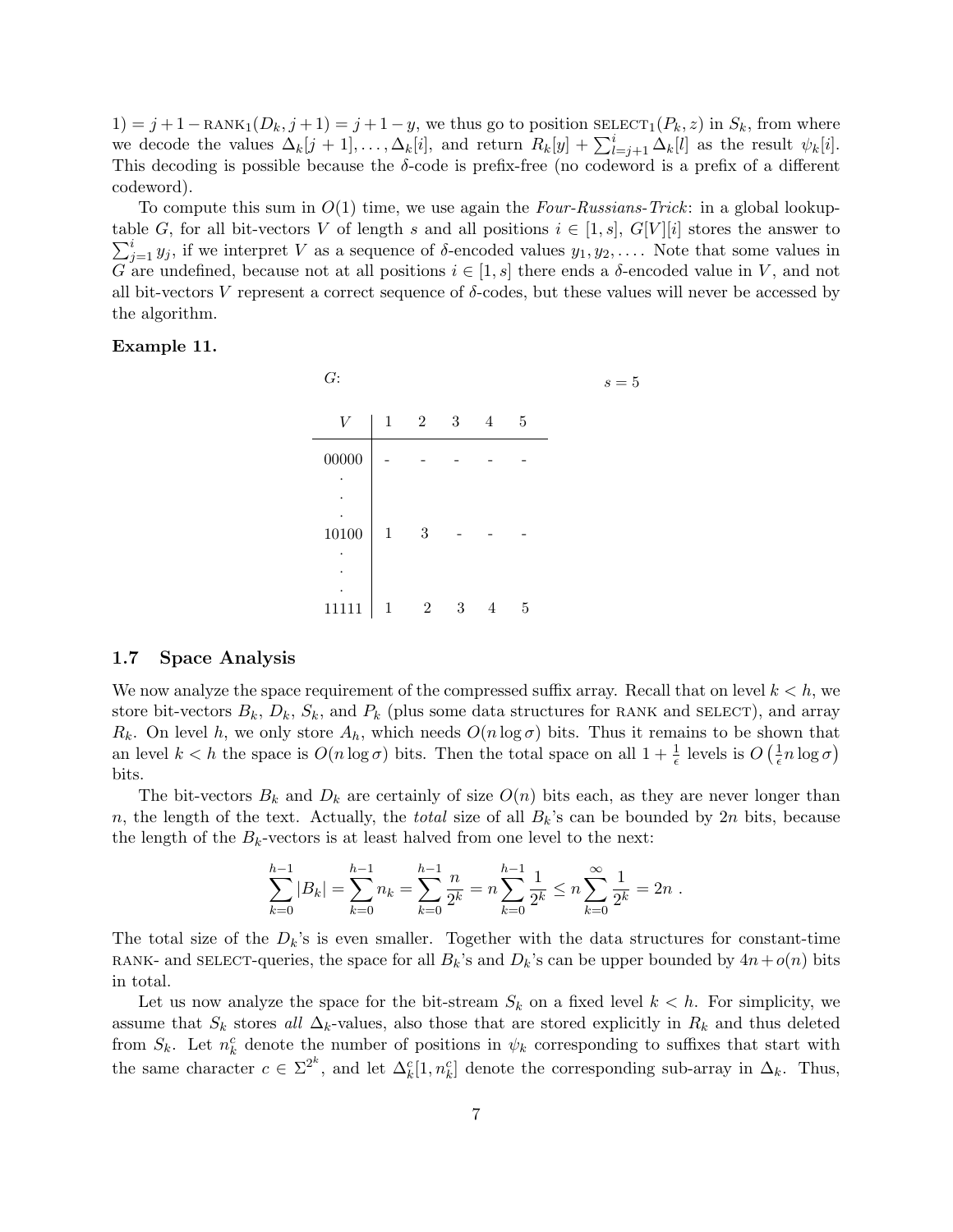by Lemma 1,  $S_k$  stores at most  $\sigma^{2^k}$  increasing sequences from the range  $[1, n_k]$ , each encoded by δ-codes of the differences  $\Delta_k$ . Therefore, the space is

$$
|S_k| = \sum_{c \in \Sigma^{2^k}} \sum_{i=1}^{n_k^c} (|\log \Delta_k^c[i]| + 2\lfloor \log (|\log \Delta_k^c[i]| + 1)] + 1)
$$
  
\n
$$
= \sum_{c \in \Sigma^{2^k}} \sum_{i=1}^{n_k^c} (|\log \Delta_k^c[i]| + 2\log \log \Delta_k^c[i]) + O(n_k)
$$
  
\n
$$
\leq \sum_{c \in \Sigma^{2^k}} \sum_{i=1}^{n_k^c} \left( \log \frac{n_k}{n_k^c} + 2\log \log \frac{n_k}{n_k^c} \right) + O(n_k)
$$
  
\n
$$
= \sum_{c \in \Sigma^{2^k}} n_k^c \left( \log \frac{n_k}{n_k^c} + 2\log \log \frac{n_k}{n_k^c} \right) + O(n_k)
$$
  
\n
$$
\leq \sum_{c \in \Sigma^{2^k}} n_k^c \left( \log \sigma^{2^k} + 2\log \log \sigma^{2^k} \right) + O(n_k)
$$
  
\n
$$
= \left( \log \sigma^{2^k} + 2\log \log \sigma^{2^k} \right) \sum_{c \in \Sigma^{2^k}} n_k^c + O(n_k)
$$
  
\n
$$
= \left( 2^k \log \sigma + 2 \log 2^k \log \sigma \right) n_k + O(n_k)
$$
  
\n
$$
= \left( 2^k \log \sigma + 2 \log 2^k \log \sigma \right) \frac{n_k}{2^k} + O(n_k)
$$
  
\n
$$
= n \log \sigma + O(n \log \log \sigma) \text{ bits.}
$$

Here, both inequalities follow from the fact that the sum of logarithms is largest when the values are spread evenly over the interval: if  $\sum_{i=1}^{m} x_i \leq x$  for a sequence of m real numbers with  $x_i \geq 1$ for all *i*, then  $\sum_{i=1}^{m} \log x_i \leq \sum_{i=1}^{m} \log \frac{x}{m}$ .

Because  $P_k$  is of the same size as  $S_k$ , we can upper bound the space for  $P_k$  (including the data-structure for SELECT) by  $O(n \log \sigma)$  bits.

Finally, the array  $R_k$  of sampled values consist of

$$
|R_k| = \left(\underbrace{|\Sigma^{2^k}|}_{\text{new cha-}+\text{order}} + \underbrace{\frac{|S_k|}{\log n}}_{\text{ceeds } s \text{ bits}}\right) \times \underbrace{\log n_k}_{\text{value from}}
$$
  
\n
$$
= \left(\sigma^{2^k} + \frac{n \log \sigma}{\log n}\right) \log n_k
$$
  
\n
$$
\leq O\left(\left(\sigma^{2^h} + \frac{n \log \sigma}{\log n}\right) \log n\right)
$$
  
\n
$$
= O\left(\left(\frac{n}{\log n} + \frac{n \log \sigma}{\log n}\right) \log n\right)
$$
  
\n
$$
= O(n \log \sigma) \text{ bits.}
$$